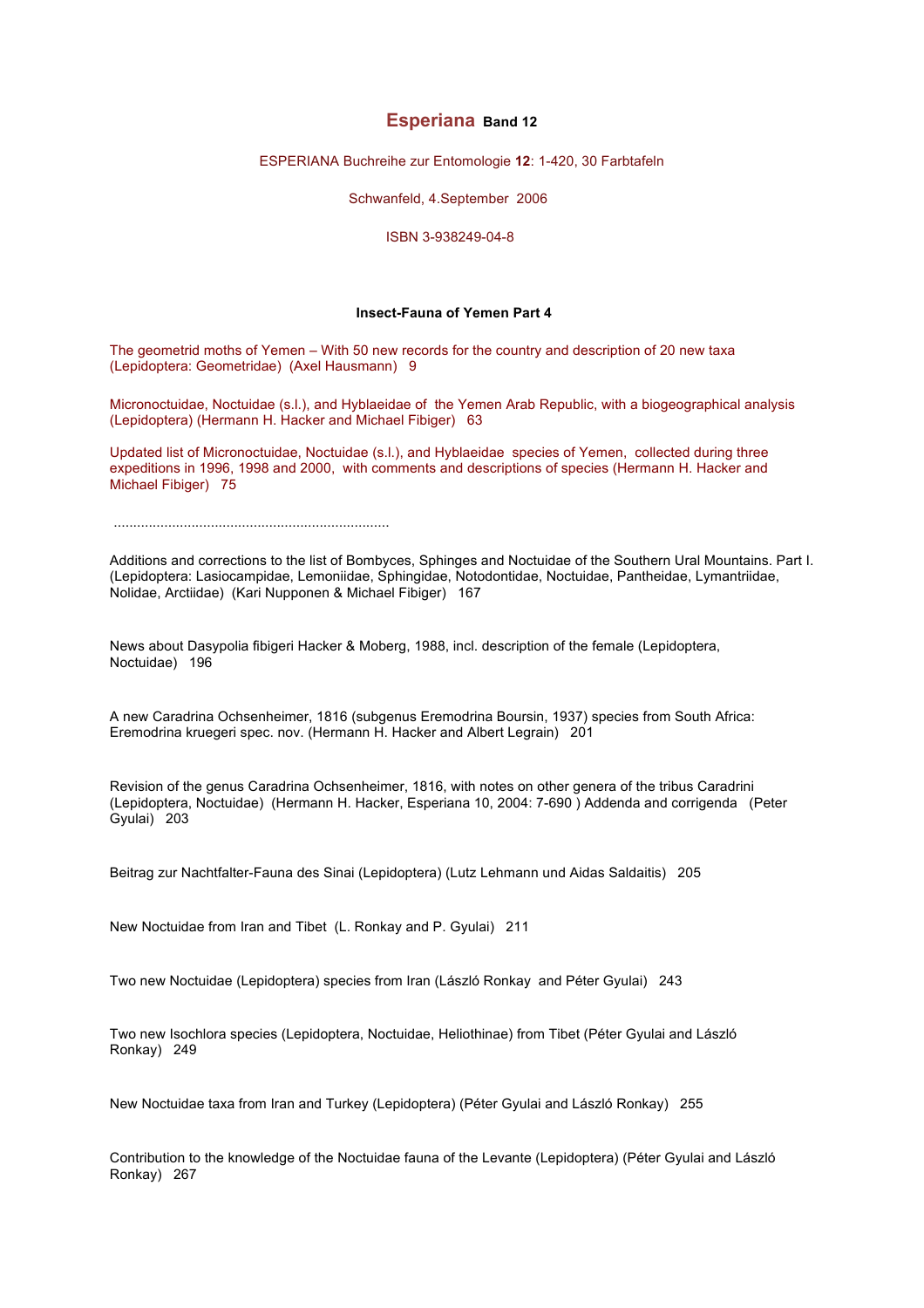New taxa of Noctuidae, Noctuinae from Iran and Central Asia (Lepidoptera) (Peter Gyulai & Zoltan Varga) 271

General aspects of the Israeli Light-trap Network concerning Coleoptera (Günter C. Müller, Vasiliy D. Kravchenko, Vladimir Chikatunov, Reuven Ortal, Olga Orlova, Chuang L, Thomas Witt, Wolfgang Speidel, Josef Mooser and Axel Hausmann) 283

Carabidae (Coleoptera) collected in the Israeli light trap survey and their association with the major phytogeographical zones of Israel (Vladimir Chikatunov, Vasily D. Kravchenko and Günter C. Müller) 291

The Tenebrioidea beetles (Mycetophagidae, Oedemeridae, Aderidae, Scraptiidae, Mordellidae, Ripiphoridae, Meliodea, Anthicidae, Tenebrionidae) collected in the Israeli light trap survey and their association with the major phyto-geographical zones of Israel (Vladimir Chikatunov, Vasiliy D. Kravchenko, and Günter C. Müller) 299

The Chrysomelidae and Bruchidae (Coleoptera) collected in the Israeli light trap survey and their association with the major Phyto-geographical zones of Israel (Vladimir V. Chikatunov, Vasiliy D. Kravchenko, Igor K. Lopatin and Günter C. Müller) 307

The xylophagous beetles (Buprestidae, Lyctidae, Bostrichidae, Anobiidae, Cerambycidae, Scolytidae, Platypodidae) (Coleoptera) collected in the Israeli light trap survey and their association with the major phytogeographical zones of Israel (Vladimir Chikatunov, Vasiliy D. Kravchenko, Dorchin Ya'acov and Günter C. Müller) 313

The water beetles (Hygrobiidae, Gyrinidae, Haliplidae, Noteridae, Dytiscidae, Spercheidae, Helophoridae, Hydrophilidae, Hydraenidae, Elmidae, Dryopidae) (Coleoptera) collected in the Israeli light trap survey and their association with the major phyto-geographical zones of Israel (Vladimir Chikatunov, Vasiliy D. Kravchenko, Reuven Ortal and Günter C. Müller) 321

The Lucanidae, Trogidae, Glaresidae, Geotrupidae, Ochodaeidae, Hybosoridae and Scarabaeidae (Coleoptera) collected in the Israeli light trap survey and their association with the major phyto-geographical zones of Israel (Vladimir Chikatunov, Vasily D. Kravchenko and Günter C. Müller) 327

Plates 335

Indices 398

### **Abstracts**

## **The geometrid moths of Yemen – With 50 new records for the country and description of 20 new taxa (Lepidoptera: Geometridae)**

Axel Hausmann

In the last census of the geometrid moth fauna of Yemen (Hacker & Hausmann 1999), 118 species were listed for the fauna of Yemen, including Sokotra island. In this paper 50 geometrid species are reported as new for the fauna, raising the total species number of Geometridae to 168 species. With this, the Yemen fauna has, by far, exceeded the species numbers of the faunas of Saudi Arabia and Jordan amounting to 142 and 131 species, respectively (Wiltshire 1990; 1994; Hausmann 1991).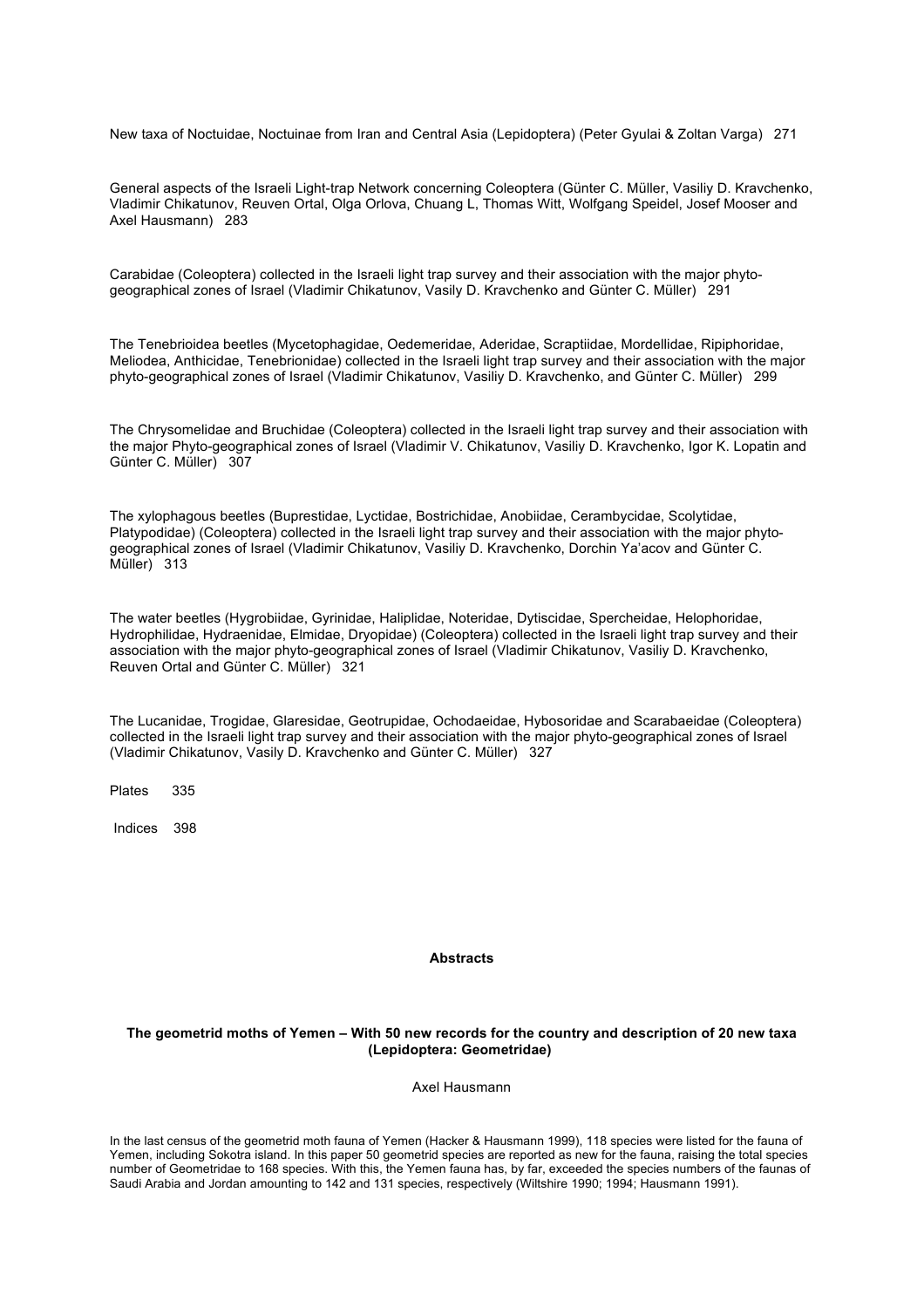Seventeen new species, and three new subspecies are described: Idaea contrastata spec, nov., Idaea fumigata spec, nov., Idaea amputata tigrata subspec. nov., Idaea coronata spec. nov., Idaea inspiculata spec. nov., Idaea macrospinata spec. nov., Idaea variabilis spec. nov., Idaea monticola spec. nov., Idaea tineigidiata spec. nov., Zygophyxia retracta spec. nov., Zygophyxia ochrea spec. nov., Lycaugidia lithostegeata spec. nov., Scopula riedeli spec. nov., Cyclophora staudei spec. nov., Pseudosterrha colettae spec. nov., Orbamia becki spec. nov., Xenimpia sabae spec. nov., Xenimpia sabae amarei subspec. nov. (Ethiopia), Cleora rostella adonaiae subspec. nov., Tephronia yemenitica spec. nov.

Stegania sennarensis Rebel, 1917, described from Sudan, is downgraded from species rank to synonymy of Heterostegane serrata (Fletcher, 1958) (syn. nov.). Idaea cornutosa Wiltshire, 1986, described from Saudi Arabia, is downgraded from species rank to synonymy of Brachyglossina tibbuana erythra Wiltshire, 1990 (syn. nov.). One name (Acidalia vinnularia Rebel, 1907) is deleted from the fauna list, having been recognized as a junior synonym of Acidaliastis micra Hampson, 1896. The monobasic taxon Tricentroscelis Prout, 1916 is downgraded from generic rank to synonymy of Discomiosis Prout, 1915 (syn. nov.), with the type species being transferred: Discomiosis protrusifrons (Prout, 1916), comb.nov., Scopula pallidisalsa (Prout, 1932), stat. nov., is raised from subspecies of Scopula rufisalsa (Warren, 1897) to species rank. The three species Pasiphila socotrensis (Herbulot, 1994), Pasiphila derasata (Bastelberger, 1905), and Pasiphila lita (Prout, 1916) are transferred from Chloroclystis (Scoble 1999) to the genus Pasiphila (comb. nov.).

#### **Micronoctuidae, Noctuidae (s.l.), and Hyblaeidae of the Yemen Arab Republic, with a biogeographical analysis (Lepidoptera)**

#### Hermann H. Hacker and Michael Fibiger

This paper is an approach to understand the role and position of the fauna of Yemen from a biogeographical point of view. Nine main zoogeographical categories are defined, most of them with intercontinental distribution patterns between the Palearctic, Oriental and Ethiopian Regions. The table including 460 species collected during the German expeditions in 1996, 1998 and 2000 lists all species according to their biogeographical regions. 129 species were recorded for the first time for the fauna of the Arabian Peninsula, 89 further species for the first time for the fauna of Yemen.

## **Updated list of Micronoctuidae, Noctuidae (s.l.), and Hyblaeidae species of Yemen, collected during three expeditions in 1996, 1998 and 2000, with comments and descriptions of species**

Hermann H. Hacker and Michael Fibiger

Descriptions of new taxa

Cryphia merhaba Hacker & Fibiger spec. nov.

Heteropalpia makabana Hacker & Fibiger spec. nov.

Antarchaea malhamana Hacker & Fibiger spec. nov.

Lyncestis knudlarseni Hacker & Fibiger spec. nov.

Lyncestis kruegeri Hacker & Fibiger spec. nov.

Lyncestis dargei Hacker & Fibiger spec. nov.

Lygephila bischofi Hacker & Fibiger spec. nov.

Eutelia gaedei Hacker & Kobes spec. nov.

Eutelia discedens Hacker & Fibiger spec. nov.

Lophoptera arabica Hacker & Fibiger spec. nov.

Oedicodia schreieri Hacker & Fibiger spec. nov.

Callyna gaedei Hacker & Fibiger spec. nov.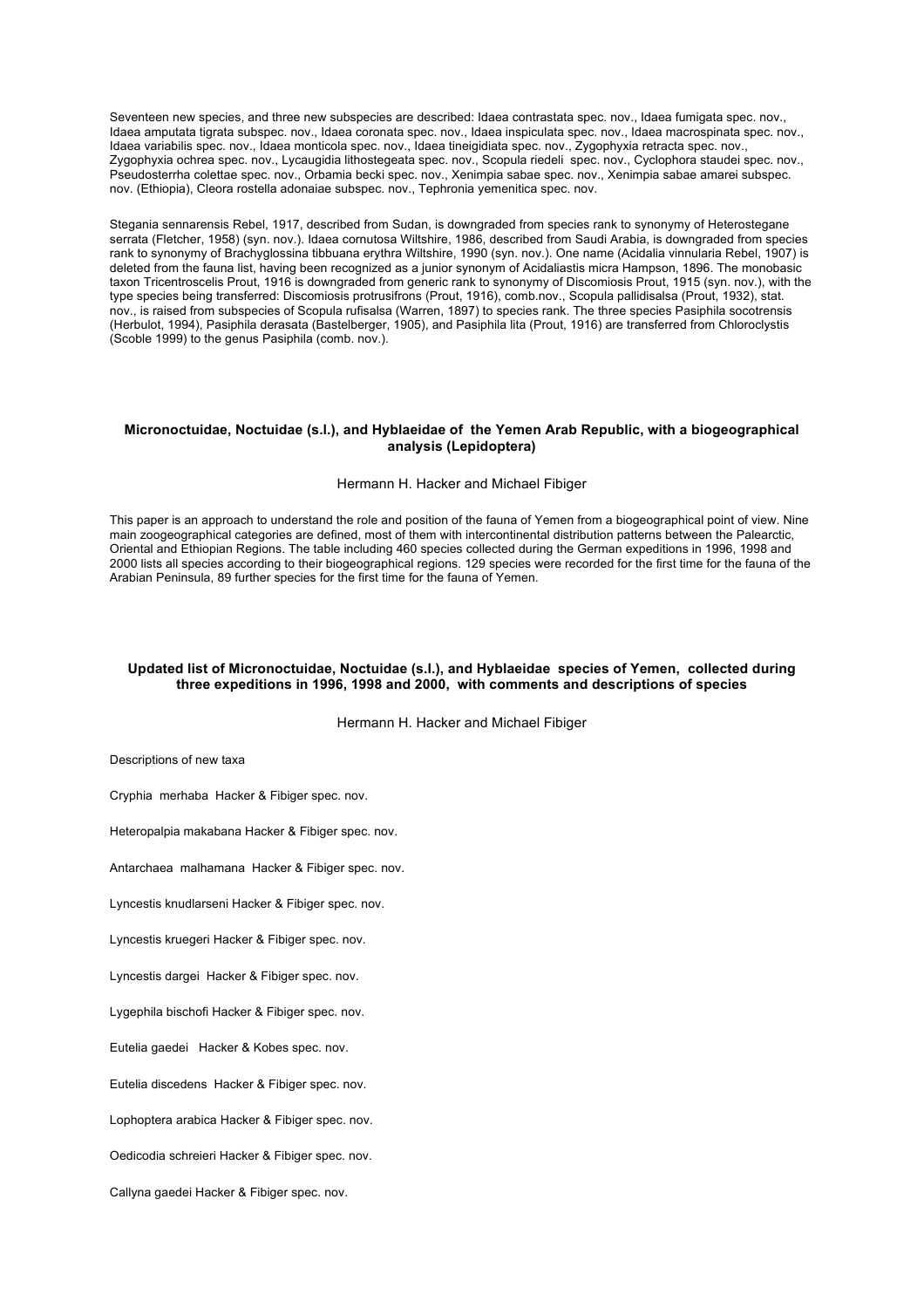Iambia berioi Hacker & Fibiger spec. nov.

Melionica pallescens Hacker & Legrain spec. nov.

Melionica mulanjensis Hacker & Legrain spec. nov.

Melionica subrubella Hacker & Legrain spec. nov.

Eublemma topi Fibiger & Hacker, spec. nov.

Eublemma trollei Fibiger & Hacker, spec. nov.

### **Additions and corrections to the list of Bombyces, Sphinges and Noctuidae of the Southern Ural Mountains. Part I. (Lepidoptera: Lasiocampidae, Lemoniidae, Sphingidae, Notodontidae, Noctuidae, Pantheidae, Lymantriidae, Nolidae, Arctiidae)**

#### Kari Nupponen & Michael Fibiger

Additional records to the recently published list of bombyces, sphinges and Noctuidae of the Southern Ural mountains (Nupponen & Fibiger 2002) is presented. The material was collected during 2002-2005 in 7 different expeditions. Two new species are described: Dasypolia timoi Fibiger & K. Nupponen spec. nov. and Agrotis frater Fibiger, Ahola & K. Nupponen spec. nov.. Nola crambiformis Rebel, 1902 is redescribed and the external appearance of the moth as well as male and female genitalia are illustrated for the first time. Eight species are reported for the first time from Europe: Eremodrina expansa (Alphéraky, 1887), Eremodrina inumbrata (Staudinger, 1900), Polymixis atossa (Wiltshire, 1941), Polymixis rosinae (Bohatsch, 1908), Pseudohadena arenacea L. Ronkay, Varga & Fabian, 1995, Pseudohadena cymatodes (Boursin, 1954), Xestia subgrisea (Staudinger, 1897), Chelis caecilia (Kindermann, 1853). The occurrence of Orthosia ella (Butler, 1878) in Europe is confirmed, based on old material preserved in Zoological Institute, St. Petersburg. Altogether, records of 162 species are reported, including a few corrections to the previous article (Nupponen & Fibiger 2002). Further illustrations and notes on some poorly known taxa are given.

#### **New Noctuidae from from Iran and Tibet**

L. Ronkay and P. Gyulai

Present paper contains the descriptions of nine new species from Iran (Thargelia attila spec. nov., T. balazsi spec. nov.; Agrochola (Alpichola) elbursica spec. nov., A. (Anchoscelis) fuscomixta spec. nov., Polymixis (Eremophysa) pirkadatka spec. nov., Eremohadena toerpexa spec. nov., Dryobotodes glaucus spec. nov., Omphalophana serrulata spec. nov. and Atethmia sinuata spec. nov., respectively) and another new hadenine species (Lasianobia illauta spec. nov.) from Tibet. With 26 colour pictures and 34 genitalia figures.

#### **Two new Noctuidae (Lepidoptera) species from Iran**

László Ronkay and Péter Gyulai

Present paper contains the descritions of two new Noctuidae species from Iran: Polymixis (s. l.) fibrillata spec. nov. and Pseudoligia lucifer spec. nov. With 6 colour pictures and 10 genitalia figures.

#### **Two new Isochlora species (Lepidoptera, Noctuidae, Heliothinae) from Tibet**

Péter Gyulai and László Ronkay

Present paper contains the descriptions of two new Isochlora species, I. (I.) ochreicosta spec. nov. and I. (Chamyla) mirabilis spec. nov. from Tibet, with the detailed comparison of the related taxa.